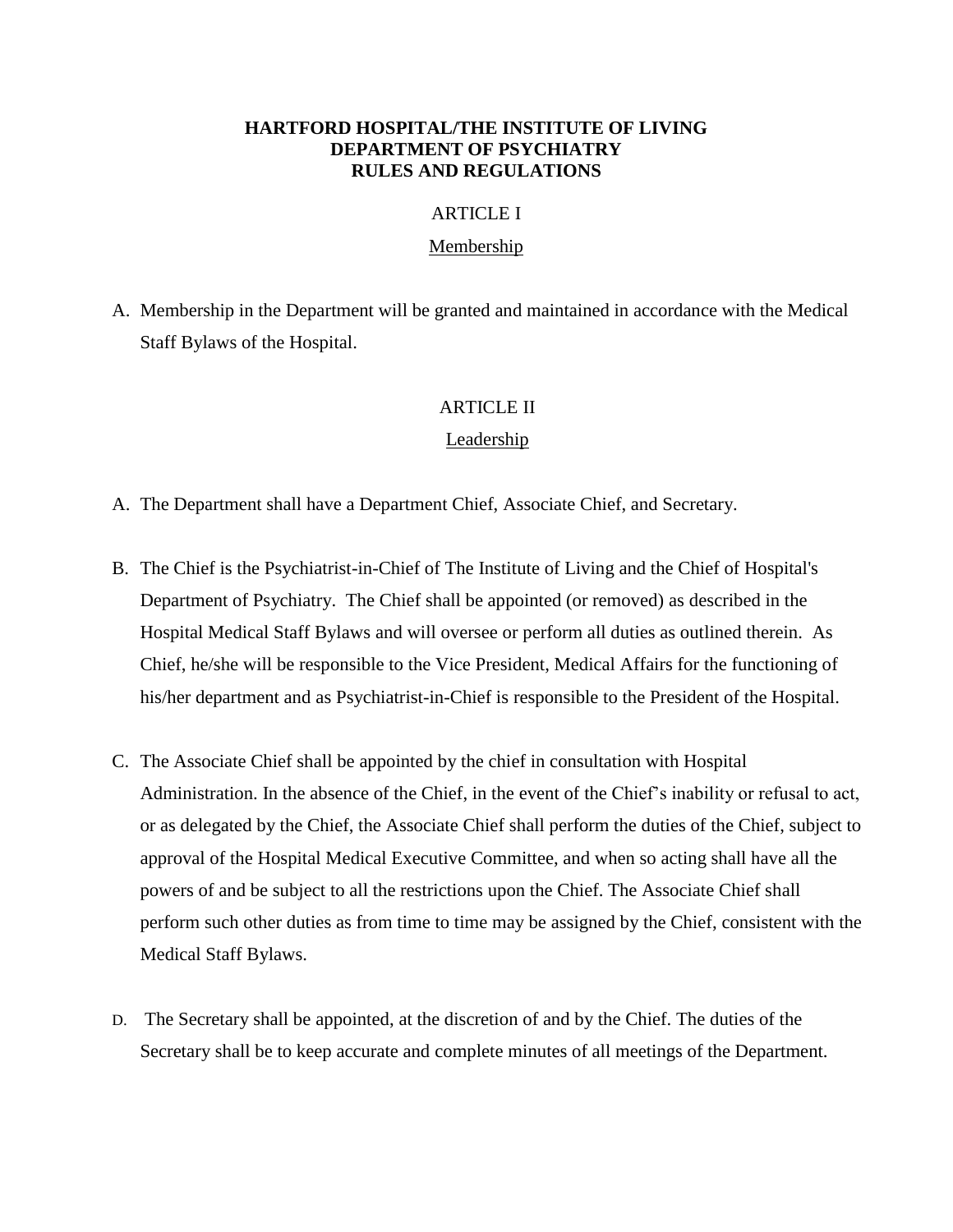#### 2 **RULES AND REGULATIONS, DEPARTMENT OF PSYCHIATRY**

#### ARTICLE III

#### Divisions & Sections

- A. The Department may be organized into Divisions and Sections as established by the Chief from time to time after consultation with and approval of Hospital Administration. Each Division will have a Division Director and each Section will have a Section Chief who will report to the Chief. The Division Director and Section Chief will be appointed by the Department Chief after consultation with and approval of Hospital Administration.
- B. Membership in a Division/Section will be granted and maintained by application to and an appointment by the Chief, with input from the Division/Section Director, consistent with the Hospital's Credentials policy.

#### ARTICLE IV

#### Committees

A. The Department shall have an Executive Committee and Quality and Safety Committee. The Chief shall establish additional committees as needed, from time to time in accordance with the Medical Staff Bylaws. All such committees shall have such powers, tenure and membership as may be set forth in the action creating the committee.

### B. Executive Committee.

a. The Executive Committee shall consist of the Chief; Associate Chief; such additional appointed persons (the "Appointed Members") as deemed necessary by the Chief to represent the mental health disciplines, and programs and services in the Department; and four members of the Medical Staff (the "Elected Members") elected by vote of the Department members entitled to vote. Elected and Appointed Members shall have twoyear terms, and all successors have two-year terms. The four Elected Members shall be members of the Active Medical Staff in the Department. There shall be no limit on the number of terms a member may serve. An Elected Member of the Executive Committee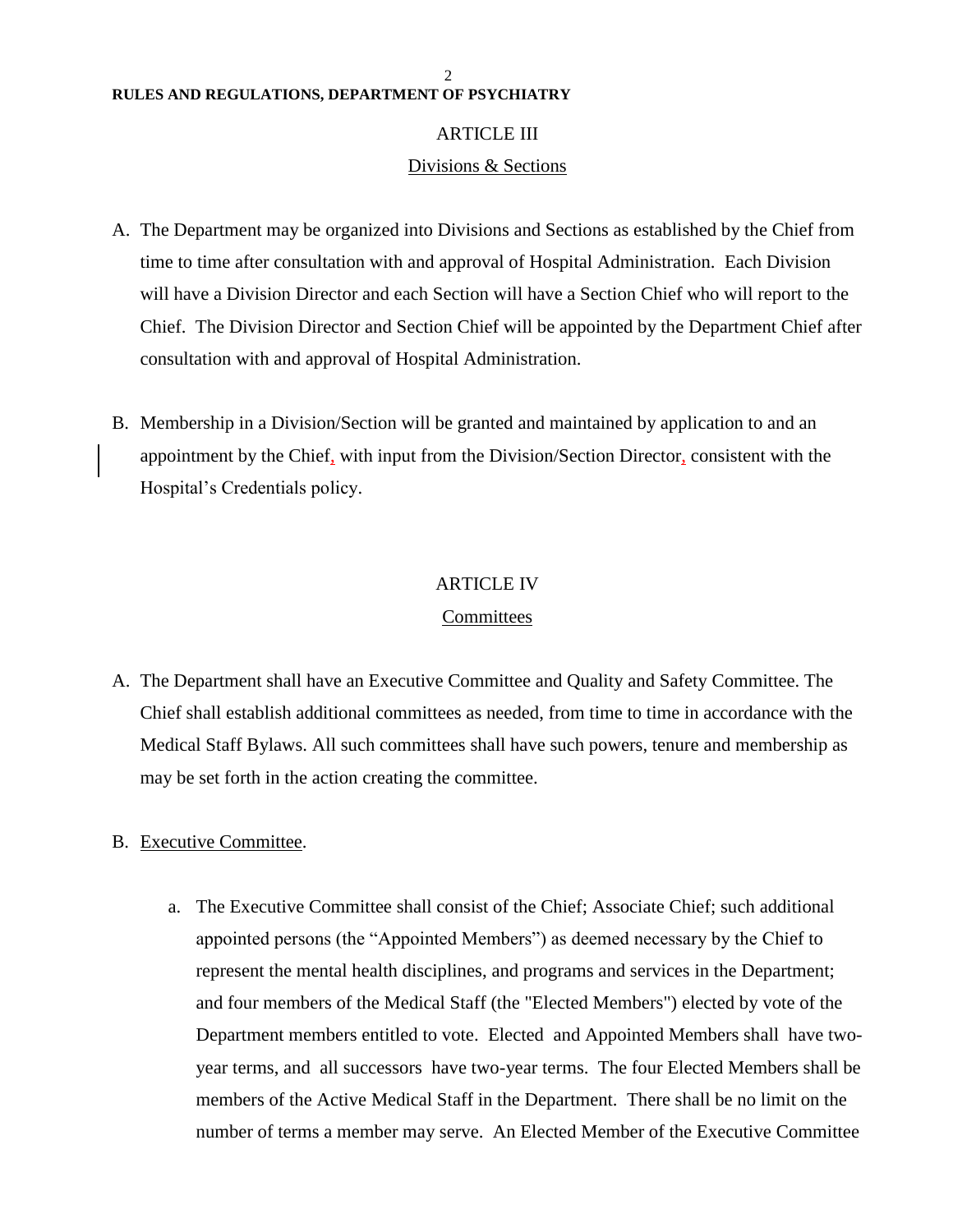#### 3

#### **RULES AND REGULATIONS, DEPARTMENT OF PSYCHIATRY**

shall be subject to removal by the affirmative vote of a majority of members of the Department's Active Medical Staff. Elected Member vacancies shall be filled for the unexpired portion of the term by vote of the Department members entitled to vote. An Appointed Member may be removed by the Chief, and vacancies created shall be filled by the Chief.

b. The Chief shall serve as the Chairman of the Executive Committee and the Executive Committee shall assist the Chief in the coordination of the activities within the Department. The Chief may constitute a peer review subcommittee of this Committee and charge this Committee with peer review functions.

### C. Quality and Safety Committee

There shall be a Quality and Safety Committee of the Department whose members shall be appointed (and may be replaced) by the Chief. The Chief or his/her delegate shall oversee the Quality and Safety Program for the Department, and the patient care monitoring activities. This Committee shall perform such actions and assume such responsibilities as requested by the Executive Committee, including utilization review.

# ARTICLE V

#### Meetings

- A. The Annual Meeting of the Department shall be held in the month of September or such other month as may be designated at a regular meeting of the Department, at a time and place designated by the Chief.
- B. There shall be Regular Meetings of the Department in each year but no less than quarterly as determined by the Chief.

Special meetings may be called for one or more specific matters at any time by the Chief, or by the Secretary at the written request of 10% of the members of the Department or not less than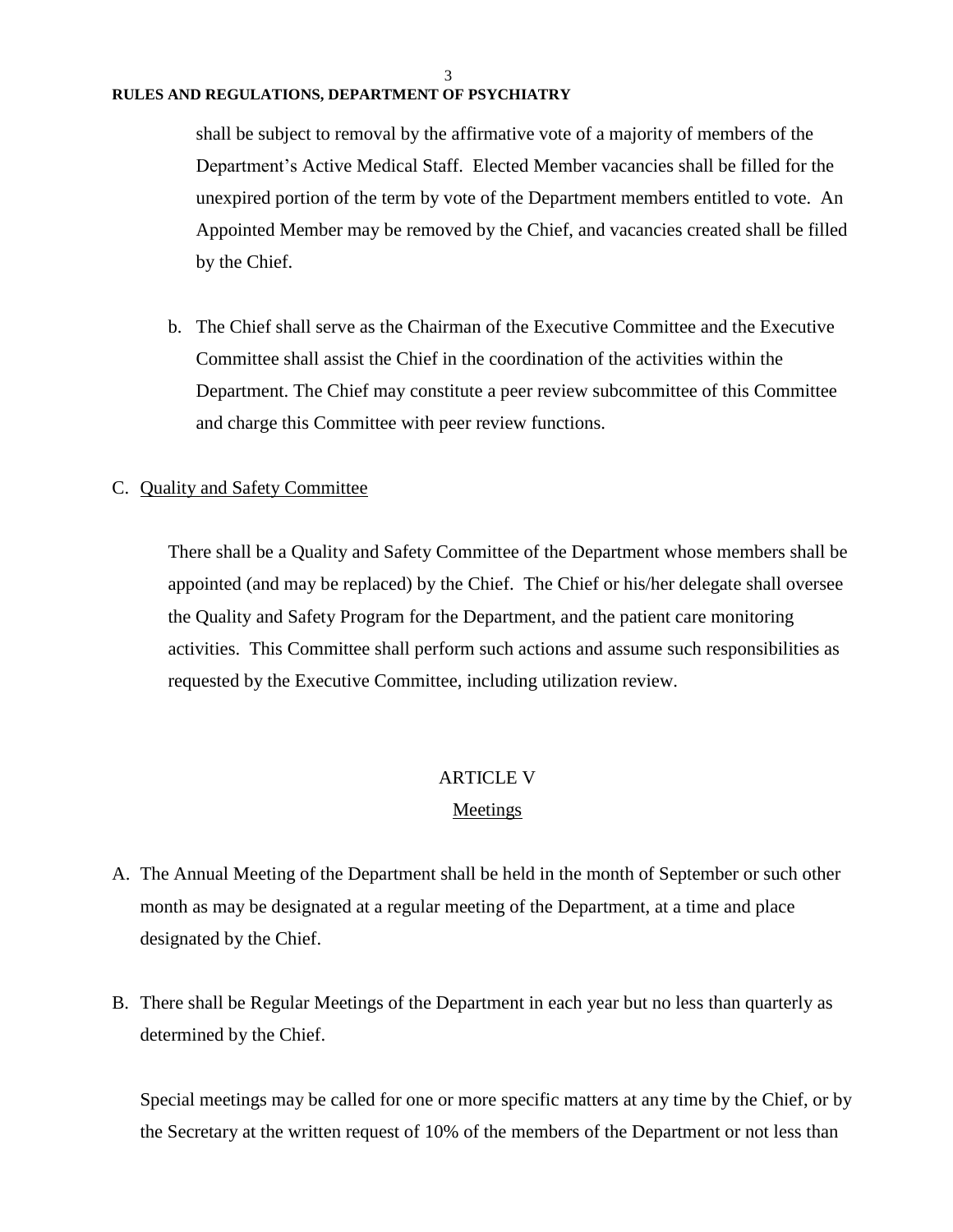#### 4

#### **RULES AND REGULATIONS, DEPARTMENT OF PSYCHIATRY**

two members of the Department who would be entitled to vote on the matters for which the special meeting is called. Recommendations and actions at such meetings shall be determined by a majority vote of those members present.

- C. Notice of the time and place of each regular and special meeting shall be given to each member of the Department entitled to vote. Such notice shall be given not less than two weeks prior to regular meetings and not less than forty eight hours prior to special meetings. .
- D. A quorum for the conduct of business at any Department meeting shall be those voting members present (but not fewer than two). Recommendations and actions shall be by consensus. If, at the discretion of the Chief, it is necessary to vote on an issue, that issue will be determined by a majority vote of those voting members present.
- E. Minutes shall be taken at each Department and committee meeting, and other meetings, as applicable, per the Hospital's Medical Staff bylaws. The agenda of the Department Meeting shall be prepared by the Chief. A record shall be made of those in attendance, of recommendations made and of any votes taken, as well as a summary of the actions taken. When pertinent, a summary of the recommendations and actions will be reported to the Medical Executive Committee.

#### ARTICLE VI

### Credentialing, Privileges and Special Privileges

A. The Chief shall review and make a recommendation on all requests for appointment, reappointment, and privileging within the Department. Areas of subspecialty expertise requiring additional training as well as other credentialing decisions or clinical matters relevant to the members of the Department will be determined by the Chief, consistent with the Hospital's Credentials policy. Privileges for new procedures or for procedures which cross specialty lines will be developed and granted as per the process outlined in the Credentials Policy.